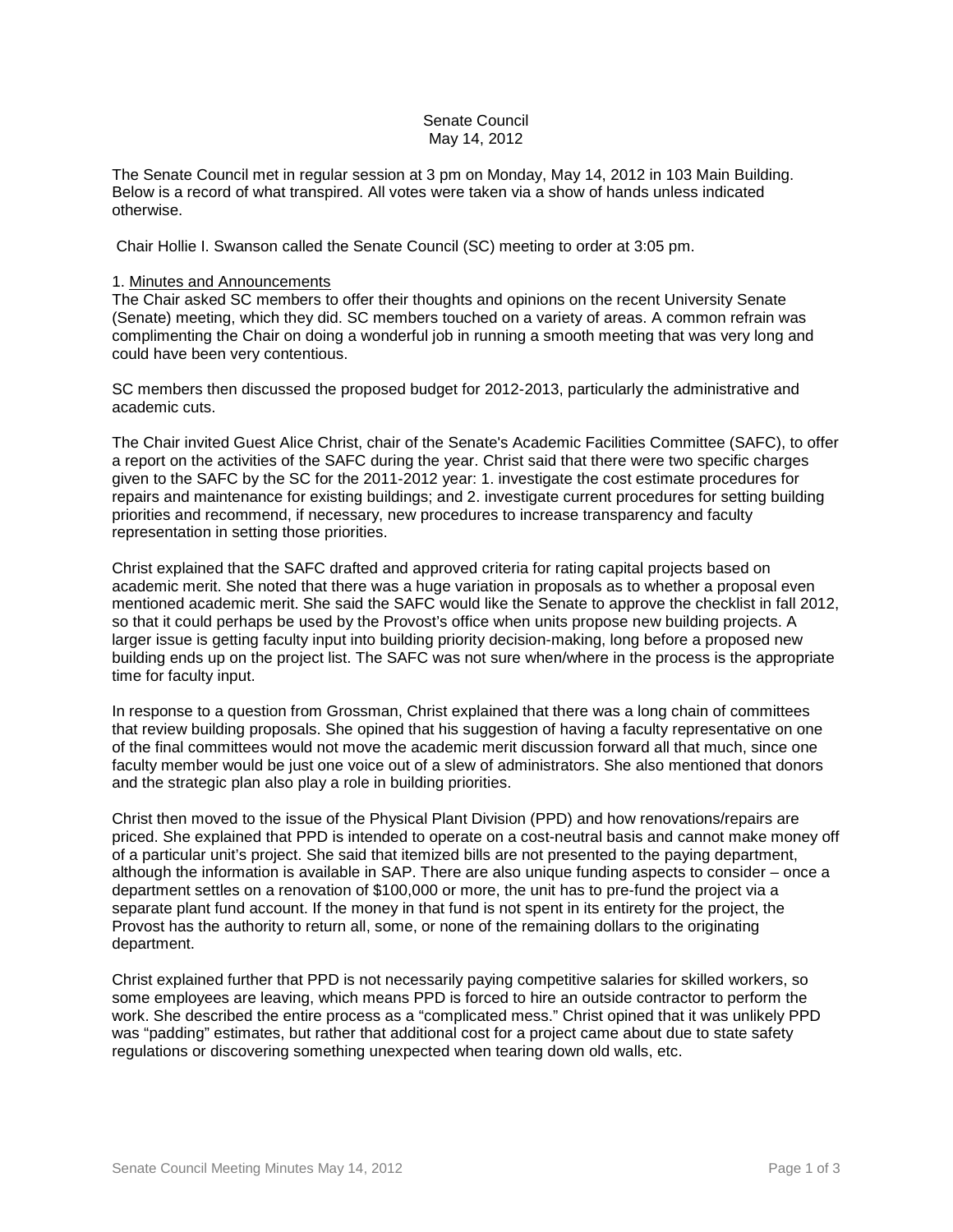Grossman **moved** to approve the report from the Senate's Academic Facilities Committee (SAFC) and defer any action on it until fall 2012. The motion was **seconded** and when a **vote** was taken, the motion **passed** with none opposed.

The Chair thanked Christ and her SAFC members for all their hard work.

The Chair asked SC members to weigh in on the restructuring of the Provost's area, specifically that of the Associate Provost for Faculty Affairs office. The thoughts below were expressed.

- Multidisciplinary centers should not report to the Vice President for Research they should have remained in the Provost's reporting structure. Research should be under the purview of the chief academic officer.
- There are areas in Undergraduate Education that serve as the home academic unit for a few programs/courses. Therefore, if the area of Undergraduate Education is administratively modified, there are curricular concerns on which the University Senate may need to deliberate.
- Having the Associate Provost for Faculty Affairs position continue with a strong voice is very valuable for faculty, particularly because it is external to the college structure. Faculty often need assistance from outside their local unit. The Office of the Associate Provost for Faculty Affairs takes care of a wide range of faculty issues. It helps mediate issues and helps those involved come to a reasonable conclusion, preventing issues from moving to court. The office offers a voice for faculty who may feel uncomfortable speaking up, particularly junior faculty and those in the Clinical Title Series. The promotion and tenure workshops are critically important for retention.
- It is somewhat odd for an interim Provost to be charged with making long-term structural changes.
- The Assistant Provost for Program Support, Richard Greissman, is an important part of SC deliberations – it would be very, very helpful for him to continue in his position. He also has a vast knowledge of UK's regulations.

## 3. Committee Reports

a. Senate's Rules and Elections Committee - Davy Jones, Chair

i. Discussion on *Senate Rules 5.2.4.7* ("Final Examinations")

Grossman explained the issues. After discussion, Grossman **moved** that the SC endorse the interpretation of the SREC regarding the Dead Week rule (*Senate Rules 5.2.4.6*) and send that interpretation to various office around the University. Wood **seconded**. A **vote** was taken and the motion **passed** with none opposed.

Wood **moved** that the SC establish a new policy effective immediately that the dates of final exams for accelerated/compressed courses must be published in the Registrar's schedule of courses. Grossman **seconded**. A **vote** was taken and the motion **passed** with none opposed.

## 4. Document Handling System

- a. Update
- b. Naming

The Chair offered a brief update on the courses processed through the document handling system. SC members discussed possible names.

Wood **moved** that the document handling system be formally named the "electronic Curricular Approval Tracking System." Anderson **seconded**. There being no discussion, a **vote** was taken and the motion **passed** with none opposed.

# 5. Discussion on Potential SC Retreat Agenda Items